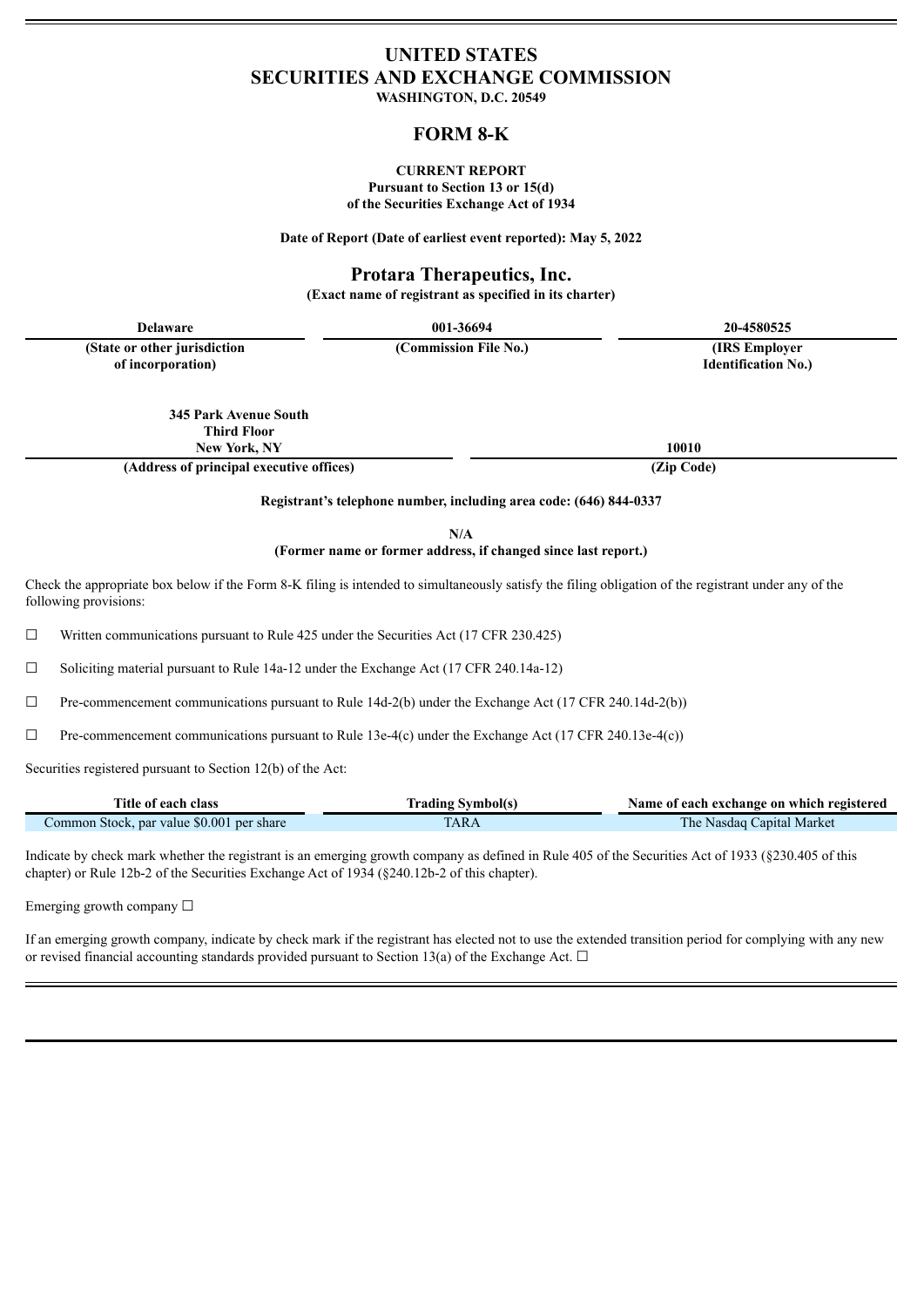## **Item 2.02. Results of Operations and Financial Condition.**

On May 5, 2022, Protara Therapeutics, Inc. (the "Company") announced its financial results for the quarter ended March 31, 2022 in the press release attached hereto as Exhibit 99.1 and incorporated herein by reference.

The information in this Item 2.02, including the attached Exhibit 99.1, is being furnished and shall not be deemed "filed" for the purposes of Section 18 of the Securities Exchange Act of 1934, as amended (the "Exchange Act"), or otherwise subject to the liabilities of that Section, nor shall it be deemed incorporated by reference in any filing made by the Company under the Securities Act of 1933, as amended, or the Exchange Act, except as shall be expressly set forth by specific reference in such a filing regardless of any general incorporation language.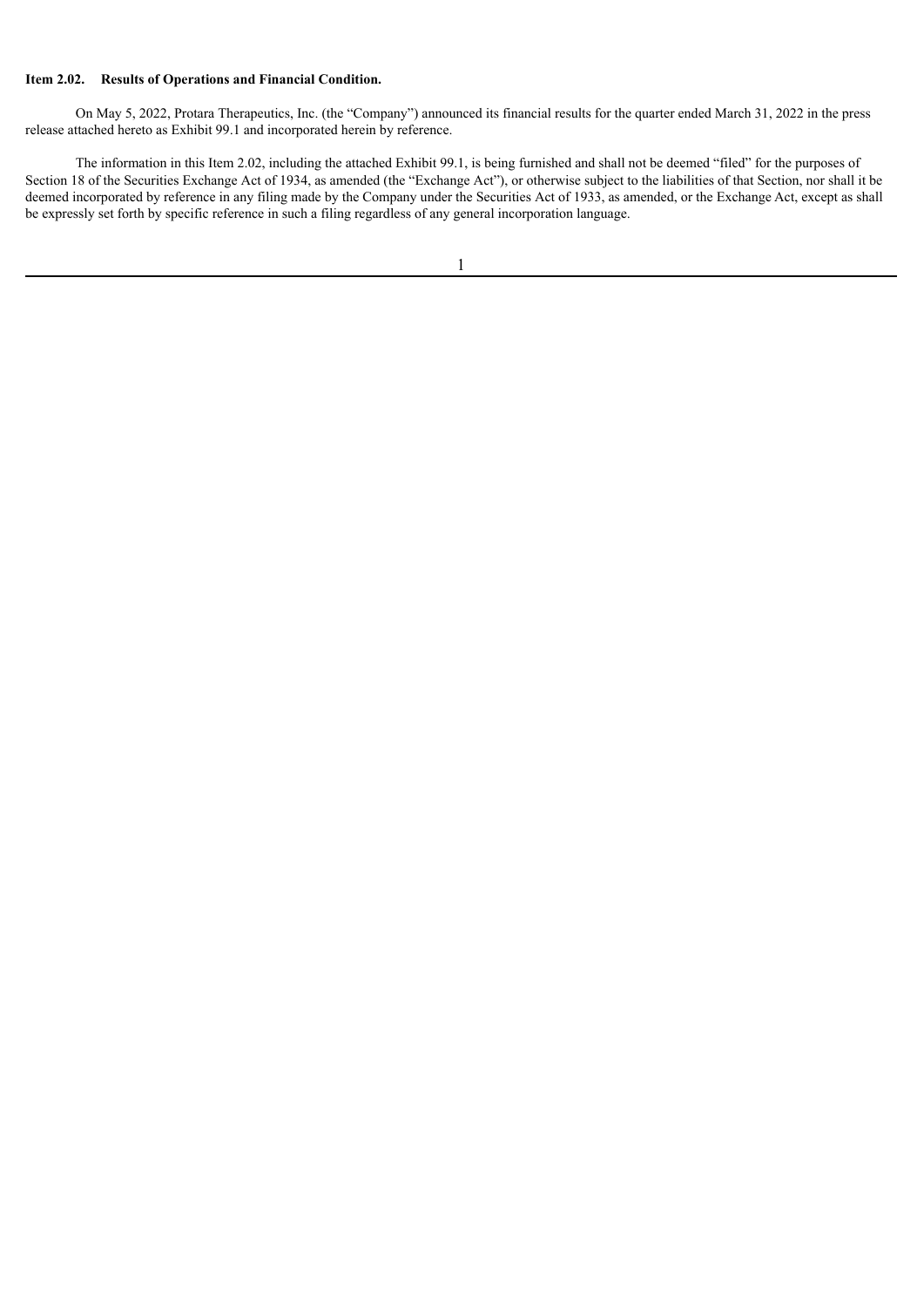# **Item 9.01. Financial Statements and Exhibits.**

(d) Exhibits

| Exhibit No. | <b>Description</b>                                                           |
|-------------|------------------------------------------------------------------------------|
| 99.1        | <u>Press Release dated May 5, 2022, issued by the Registrant.</u>            |
| 104         | Cover Page Interactive Data File (embedded within the Inline XBRL document). |
|             |                                                                              |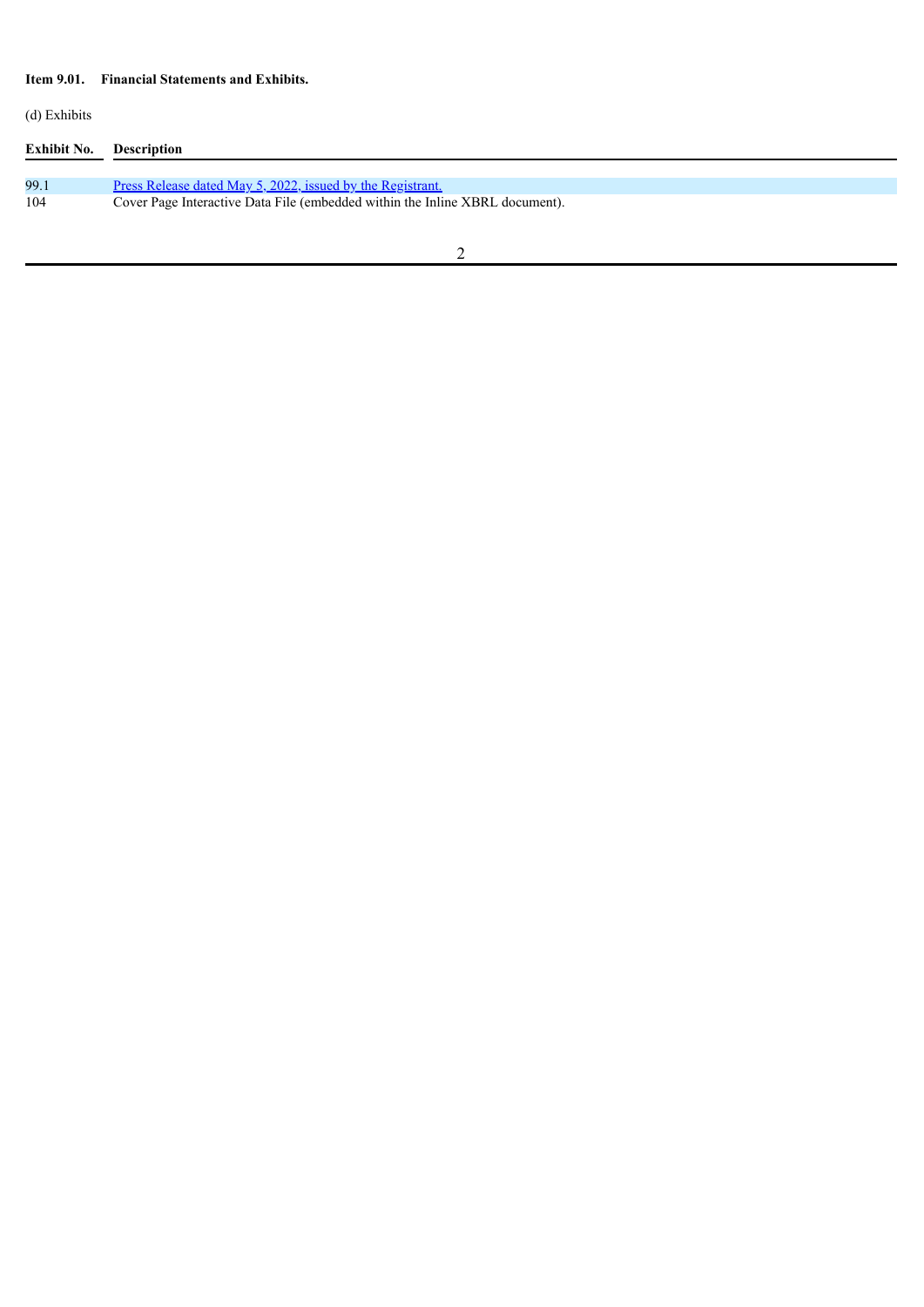# **SIGNATURES**

Pursuant to the requirements of the Securities Exchange Act of 1934, the registrant has duly caused this report to be signed on its behalf by the undersigned hereunto duly authorized.

PROTARA THERAPEUTICS, INC.

Date: May 5, 2022 By: /s/ Blaine Davis

Blaine Davis *Chief Financial Of icer*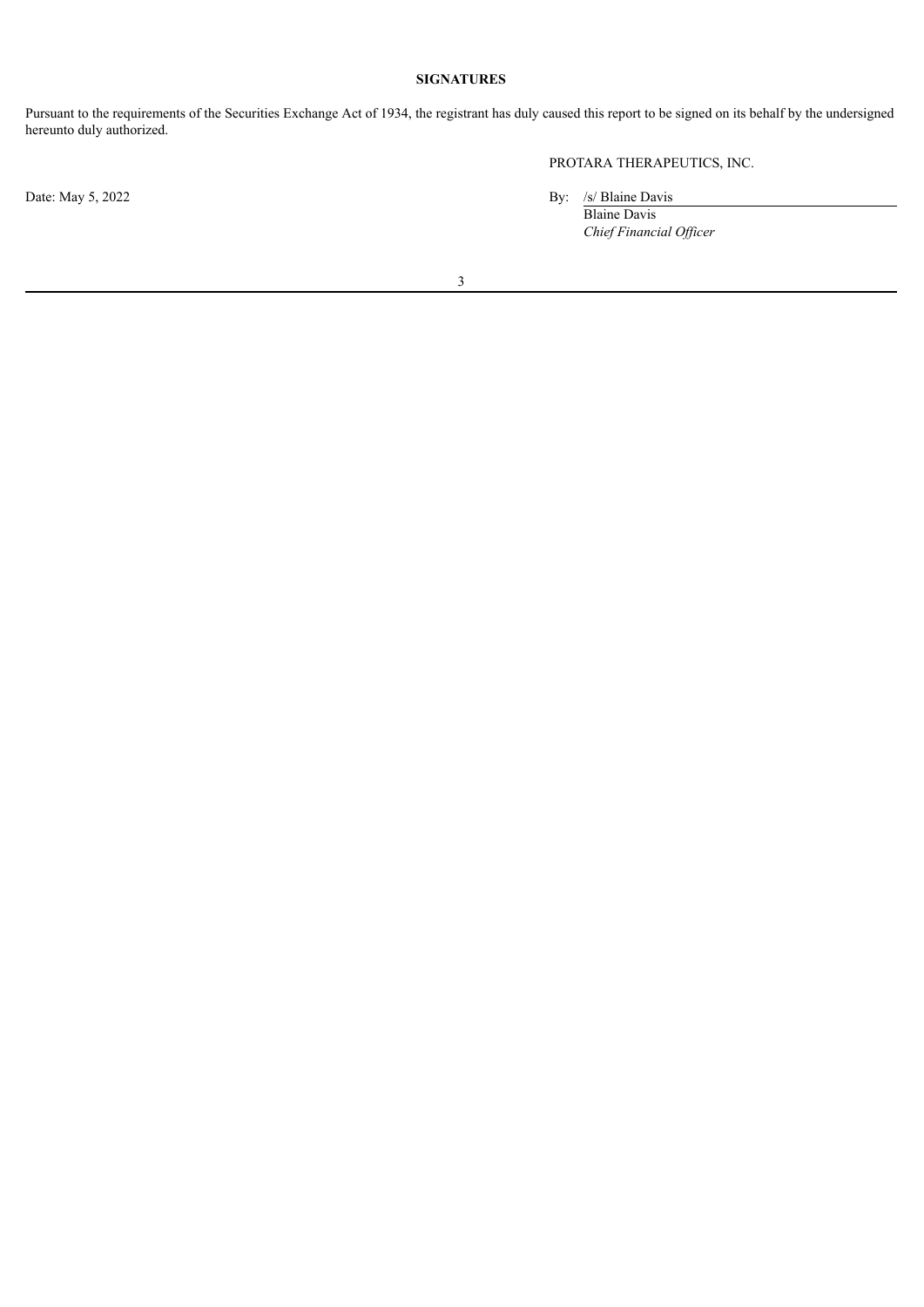

## **Protara Therapeutics Announces First Quarter 2022 Financial Results and Business Overview**

<span id="page-4-0"></span>- Patient Dosing Underway in Phase 1 ADVANCED-1 Study of TARA-002 for the Treatment of Non-Muscle Invasive Bladder Cancer -

- Strong Cash, Cash Equivalents and Investments Position of \$119M as of March 31, 2022 Expected to Fund Operations into Mid-2024 -

NEW YORK, May 5, 2022 – Protara Therapeutics, Inc. (Nasdaq: TARA), a clinical-stage company developing transformative therapies for the treatment of cancer and rare diseases, today announced financial results for the first quarter ended March 31, 2022 and provided a business update.

"The recent commencement of patient dosing in the Phase 1 ADVANCED-1 trial of TARA-002 for non-muscle invasive bladder cancer (NMIBC) marked an important step toward our goal of bringing a much needed, novel therapeutic option to this underserved population," said Jesse Shefferman, Chief Executive Officer of Protara Therapeutics. "Beyond NMIBC, we are encouraged to have recently held a meeting with the U.S. Food and Drug Administration (FDA), where we received preliminary guidance regarding a development path for TARA-002 in lymphatic malformations (LMs). We are currently planning to initiate a Phase 2 clinical trial in this indication subject to alignment with FDA on a clinical trial protocol. We also remain very engaged with the LMs treating community as we work to design a clinical study that will further progress our program for this rare pediatric indication that currently lacks any FDA-approved therapies."

#### **Recent Highlights**

*TARA-002 in NMIBC*

In March 2022, the Company announced that the first patient was dosed in its Phase 1 ADVANCED-1 clinical trial evaluating TARA-002, an investigational cell-based immunopotentiator, for the treatment of NMIBC.

#### *TARA-002 in LMs*

● The Company continues to engage with the Vaccines and Related Products Division of the FDA and recently received preliminary guidance regarding a potential development path for TARA-002 in LMs. The Company is planning to initiate a Phase 2 clinical trial of TARA-002 in this indication subject to alignment with the agency on a clinical trial protocol.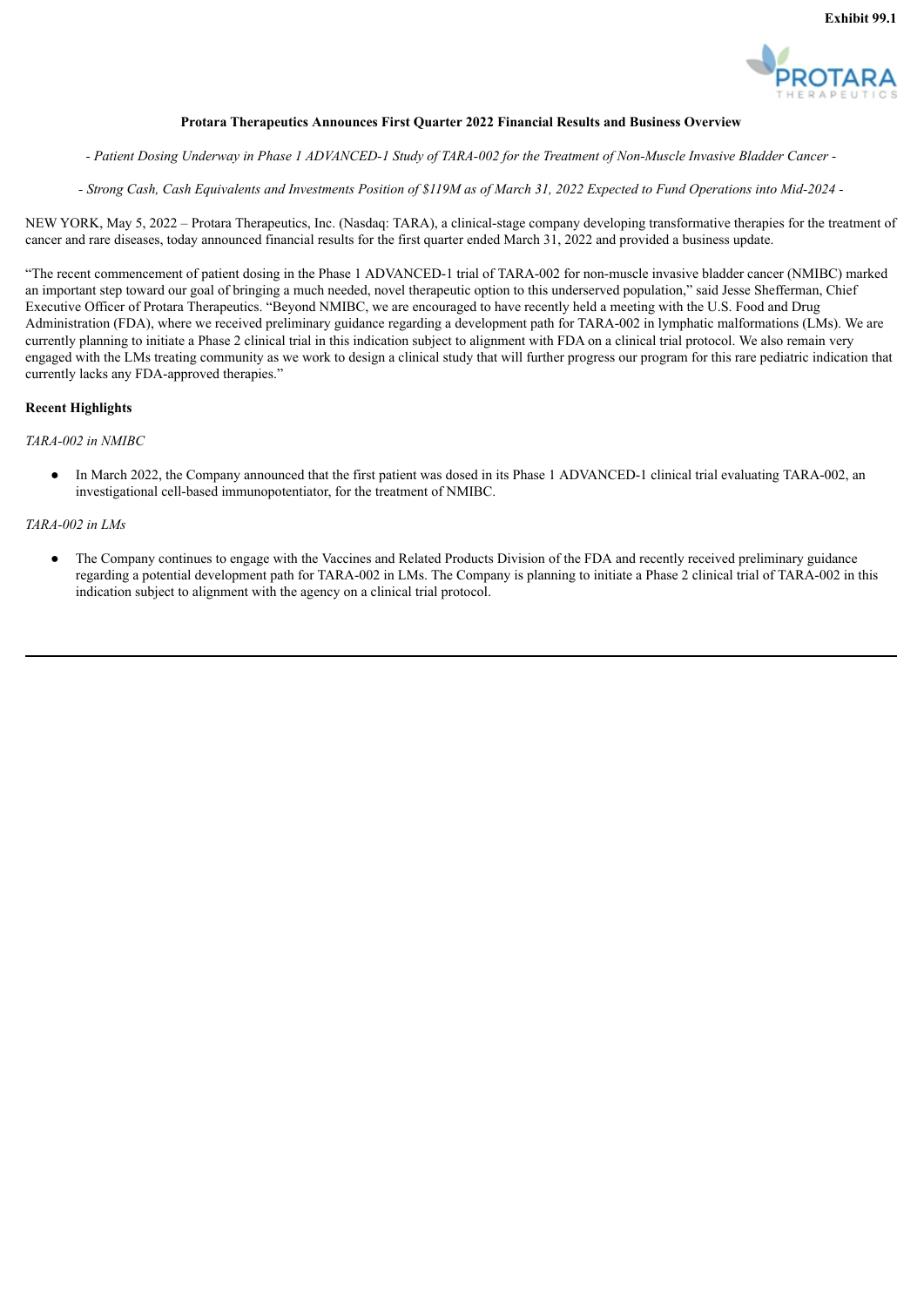## *IV Choline Chloride in Intestinal Failure Associated Liver Disease (IFALD)*

- Protara's prospective study to enhance understanding of the incidence of IFALD in patients dependent on parenteral nutrition remains ongoing. The Company expects to use results from the prospective study, as well as its previously completed retrospective study, to inform next steps for the IV Choline Chloride development program.
- With respect to the IV Choline Chloride program, in April 2022 the U.S. Patent and Trademark Office issued to the Company a patent claiming a sterile aqueous choline salt composition with a term expiring in 2041. The company expects such patent to be listed in the FDA's "Orange Book" in the event of the FDA's approval of the Company's IV Choline Chloride product candidate.

## **First Quarter 2022 Financial Results**

- As of March 31, 2022, cash, cash equivalents and restricted cash were \$118.5 million. The Company expects its current cash and cash equivalents will be sufficient to fund its planned operations into mid-2024.
- Research and development (R&D) expenses for the first quarter of 2022 decreased to \$5.3 million from \$7.0 million during the first quarter of 2021. The decreased R&D expenses were primarily due to decreases in manufacturing and non-clinical expenses associated with TARA-002.
- General and administrative expenses for the first quarter of 2022 decreased to \$5.6 million from \$6.5 million for the prior year period. The decrease was primarily due to decreases in stock-based compensation.
- For the first quarter of 2022, Protara reported a net loss of \$10.8 million, or \$0.96 per share, compared with a net loss of \$13.5 million, or \$1.20 per share, for the same period in 2021. Net loss for the first quarter of 2022 included approximately \$1.9 million of stock-based compensation expenses.

## **About TARA-002**

TARA-002 is an investigational cell therapy in development for the treatment of NMIBC and LMs for which it has been granted Rare Pediatric Disease Designation by the U.S. Food and Drug Administration. TARA-002 was developed from the same master cell bank of genetically distinct group A Streptococcus pyogenes as OK-432, a broad immunopotentiator marketed as Picibanil® in Japan and Taiwan by Chugai Pharmaceutical Co., Ltd. Protara has successfully demonstrated manufacturing comparability between TARA-002 and OK-432.

When TARA-002 is administered, it is hypothesized that innate and adaptive immune cells within the cyst or tumor are activated and produce a strong immune cascade. Neutrophils, monocytes and lymphocytes infiltrate the abnormal cells and various cytokines, including interleukins IL-2, IL-6, IL-8, IL-10, IL-12, interferon (IFN)-gamma, tumor necrosis factor (TNF)-alpha, granulocyte colony-stimulating factor, and granulocyte-macrophage colonystimulating factor are secreted by immune cells to induce a strong local inflammatory reaction and destroy the abnormal cells.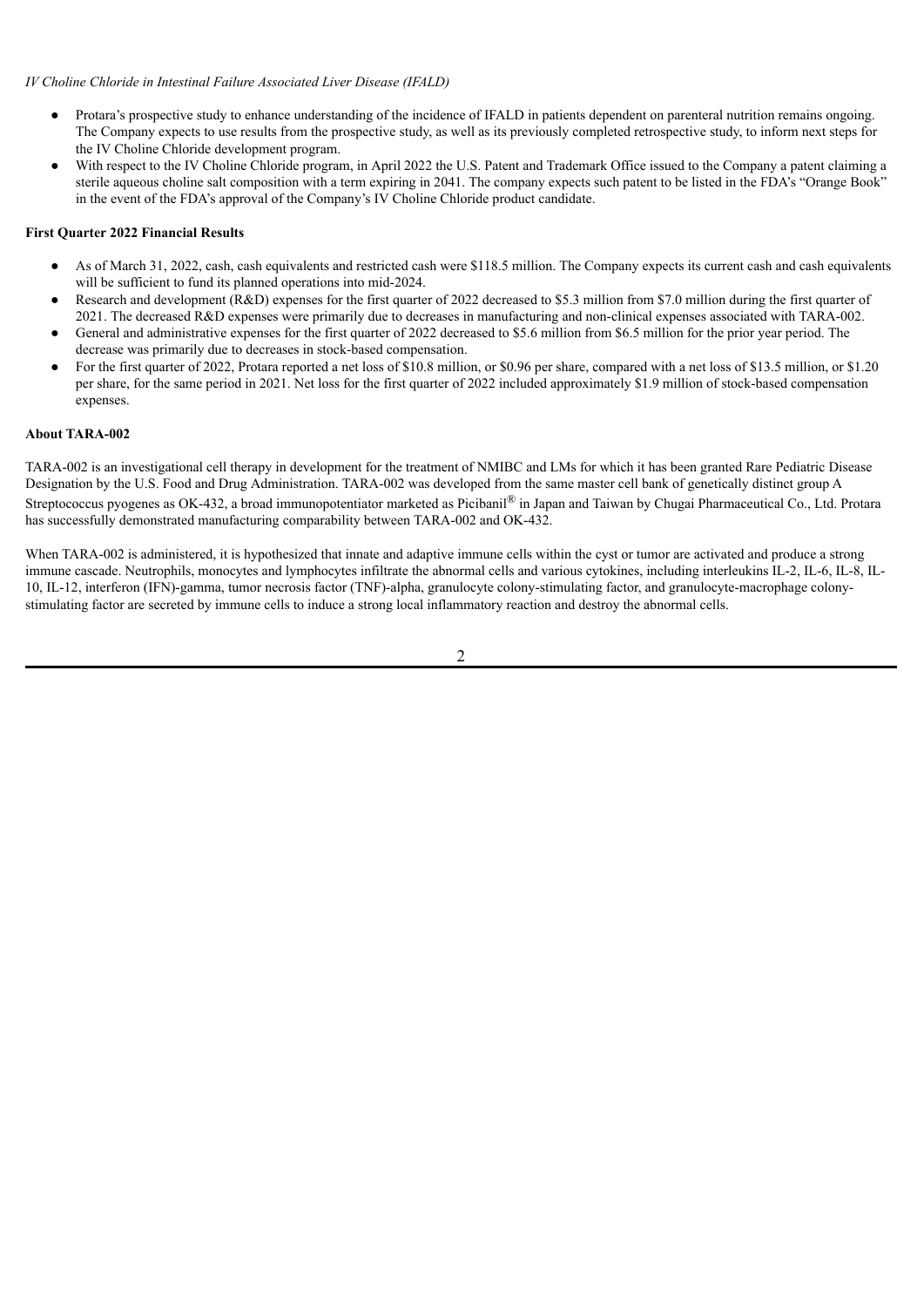#### **About Non-Muscle Invasive Bladder Cancer (NMIBC)**

Bladder cancer is the 6th most common cancer in the United States, with NMIBC representing approximately 80% of bladder cancer diagnoses. Approximately 65,000 patients are diagnosed with NMIBC in the United States each year. NMIBC is cancer found in the tissue that lines the inner surface of the bladder that has not spread into the bladder muscle.

#### **About Lymphatic Malformations (LMs)**

LMs are rare, congenital malformations of lymphatic vessels resulting in the failure of these structures to connect or drain into the venous system. Most LMs are present in the head and neck region and are diagnosed in early childhood during the period of active lymphatic growth, with more than 50% detected at birth and 90% diagnosed before the age of 3 years. The most common morbidities and serious manifestations of the disease include compression of the upper aerodigestive tract, including airway obstruction requiring intubation and possible tracheostomy dependence; intralesional bleeding; impingement on critical structures, including nerves, vessels, lymphatics; recurrent infection, and cosmetic and other functional disabilities.

## **About IV Choline Chloride and Intestinal Failure-associated Liver Disease (IFALD)**

IV Choline Chloride is an investigational, intravenous (IV) phospholipid substrate replacement therapy initially in development for patients receiving parenteral nutrition (PN) who have IFALD. Choline is a known important substrate for phospholipids that are critical for healthy liver function. Because PN patients cannot sufficiently absorb adequate levels of choline and no available PN formulations contain sufficient amounts of choline to correct this deficiency, PN patients often experience a prolonged progression to hepatic failure and death, with the only known intervention being a dual small bowel/liver transplant. If approved, IV Choline Chloride would be the first approved therapy for IFALD. It has been granted Orphan Drug Designations (ODDs) by the FDA for the treatment of IFALD and the prevention of choline deficiency in PN patients.

#### **About Protara Therapeutics, Inc.**

Protara is committed to identifying and advancing transformative therapies for people with cancer and rare diseases with limited treatment options. Protara's portfolio includes its lead program, TARA-002, an investigational cell-based therapy being developed for the treatment of non-muscle invasive bladder cancer and lymphatic malformations, and IV Choline Chloride, an investigational phospholipid substrate replacement therapy for the treatment of intestinal failure-associated liver disease. For more information, visit www.protaratx.com.

#### **Forward-Looking Statements**

Statements contained in this press release regarding matters that are not historical facts are "forward looking statements" within the meaning of the Private Securities Litigation Reform Act of 1995. Protara may, in some cases, use terms such as "predicts," "believes," "potential," "proposed," "continue," "designed," "estimates," "anticipates," "expects," "plans," "intends," "may," "could," "might," "will," "should" or other words or expressions referencing future events, conditions or circumstances that convey uncertainty of future events or outcomes to identify these forward-looking statements. Such forwardlooking statements include but are not limited to, statements regarding Protara's intentions, beliefs, projections, outlook, analyses or current expectations concerning, among other things: Protara's business strategy, including its development plans for its product candidates and plans regarding the timing or outcome of existing or future clinical trials; statements related to expectations regarding interactions with the FDA, including potential alignment with the FDA on clinical trial design for TARA-002 in pediatric LM patients; Protara's financial footing; statements regarding the anticipated safety or efficacy of Protara's product candidates; and Protara's outlook for the remainder of the year. Because such statements are subject to risks and uncertainties, actual results may differ materially from those expressed or implied by such forward-looking statements. Factors that contribute to the uncertain nature of the forward-looking statements include: risks that Protara's financial guidance may not be as expected, as well as risks and uncertainties associated with: Protara's development programs, including the initiation and completion of non-clinical studies and clinical trials and the timing of required filings with the FDA and other regulatory agencies; the impact of the COVID-19 pandemic on Protara's business and the global economy as well as the impact on Protara's contract research organizations, study sites or other clinical partners; general market conditions; changes in the competitive landscape; changes in Protara's strategic and commercial plans; Protara's ability to obtain sufficient financing to fund its strategic plans and commercialization efforts; having to use cash in ways or on timing other than expected; the impact of market volatility on cash reserves; the loss of key members of management; the impact of general U.S. and foreign, economic, industry, market, regulatory or political conditions; and the risks and uncertainties associated with Protara's business and financial condition in general, including the risks and uncertainties described more fully under the caption "Risk Factors" and elsewhere in Protara's filings and reports with the United States Securities and Exchange Commission. All forward-looking statements contained in this press release speak only as of the date on which they were made and are based on management's assumptions and estimates as of such date. Protara undertakes no obligation to update any forward-looking statements, whether as a result of the receipt of new information, the occurrence of future events or otherwise, except as required by law.

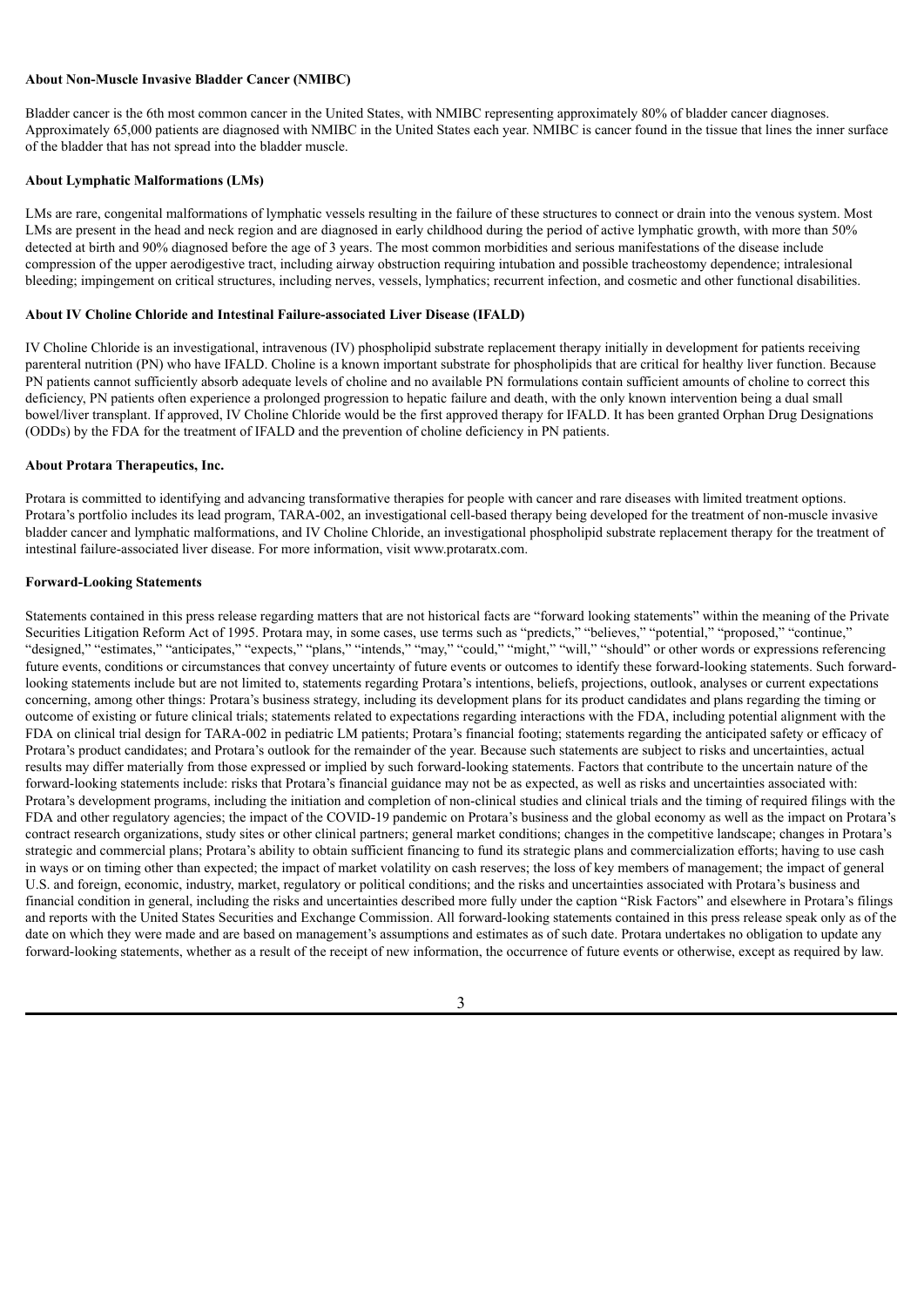# **PROTARA THERAPEUTICS, INC.**

**Unaudited Condensed Consolidated Balance Sheets** *(in thousands, except share and per share data)*

|                                                                                                              |              | As of             |               |                      |
|--------------------------------------------------------------------------------------------------------------|--------------|-------------------|---------------|----------------------|
|                                                                                                              |              | March 31,<br>2022 |               | December 31,<br>2021 |
| <b>Assets</b>                                                                                                |              |                   |               |                      |
| Current assets:                                                                                              |              |                   |               |                      |
| Cash and cash equivalents                                                                                    | $\mathbb{S}$ | 25,436            | <sup>\$</sup> | 35,724               |
| Marketable debt securities                                                                                   |              | 62,155            |               | 55,505               |
| Prepaid expenses and other current assets                                                                    |              | 3,098             |               | 1,883                |
| Total current assets                                                                                         |              | 90,689            |               | 93,112               |
| Restricted cash, non-current                                                                                 |              | 745               |               | 745                  |
| Marketable debt securities, non-current                                                                      |              | 30,889            |               | 39,467               |
| Property and equipment, net                                                                                  |              | 1,676             |               | 1,719                |
| Operating lease right-of-use asset                                                                           |              | 6,953             |               | 7,171                |
| Goodwill                                                                                                     |              | 29,517            |               | 29,517               |
| Other assets                                                                                                 |              | 787               |               | 865                  |
| Total assets                                                                                                 | \$           | 161,256           | -S            | 172,596              |
|                                                                                                              |              |                   |               |                      |
| <b>Liabilities and Stockholders' Equity</b>                                                                  |              |                   |               |                      |
| Current liabilities:                                                                                         |              |                   |               |                      |
| Accounts payable                                                                                             | \$           | 541               | $\mathbb{S}$  | 954                  |
| Accrued expenses                                                                                             |              | 1,450             |               | 2,489                |
| Operating lease liability                                                                                    |              | 870               |               | 855                  |
| Total current liabilities                                                                                    |              | 2,861             |               | 4,298                |
| Operating lease liability, non-current                                                                       |              | 6,160             |               | 6,384                |
| <b>Total liabilities</b>                                                                                     |              | 9,021             |               | 10,682               |
| Commitments and contingencies (Note 8)                                                                       |              |                   |               |                      |
| Stockholders' Equity:                                                                                        |              |                   |               |                      |
| Preferred stock, \$0.001 par value, authorized 10,000,000 shares:                                            |              |                   |               |                      |
| Series 1 Convertible Preferred Stock, 8,028 shares authorized at March 31, 2022 and December 31, 2021, 8,027 |              |                   |               |                      |
| shares issued and outstanding as of March 31, 2022 and December 31, 2021.                                    |              |                   |               |                      |
| Common stock, \$0.001 par value, authorized 100,000,000 shares:                                              |              |                   |               |                      |
| Common stock, 11,251,927 and 11,235,731 shares issued and outstanding as of March 31, 2022 and December 31,  |              |                   |               |                      |
| 2021, respectively.                                                                                          |              | 11                |               | 11                   |
| Additional paid-in capital                                                                                   |              | 257,933           |               | 256,126              |
| Accumulated deficit                                                                                          |              | (104, 767)        |               | (94, 012)            |
| Accumulated other comprehensive income (loss)                                                                |              | (942)             |               | (211)                |
| Total stockholders' equity                                                                                   |              | 152,235           |               | 161,914              |
| Total liabilities and stockholders' equity                                                                   |              | 161,256           | <sup>\$</sup> | 172,596              |
|                                                                                                              |              |                   |               |                      |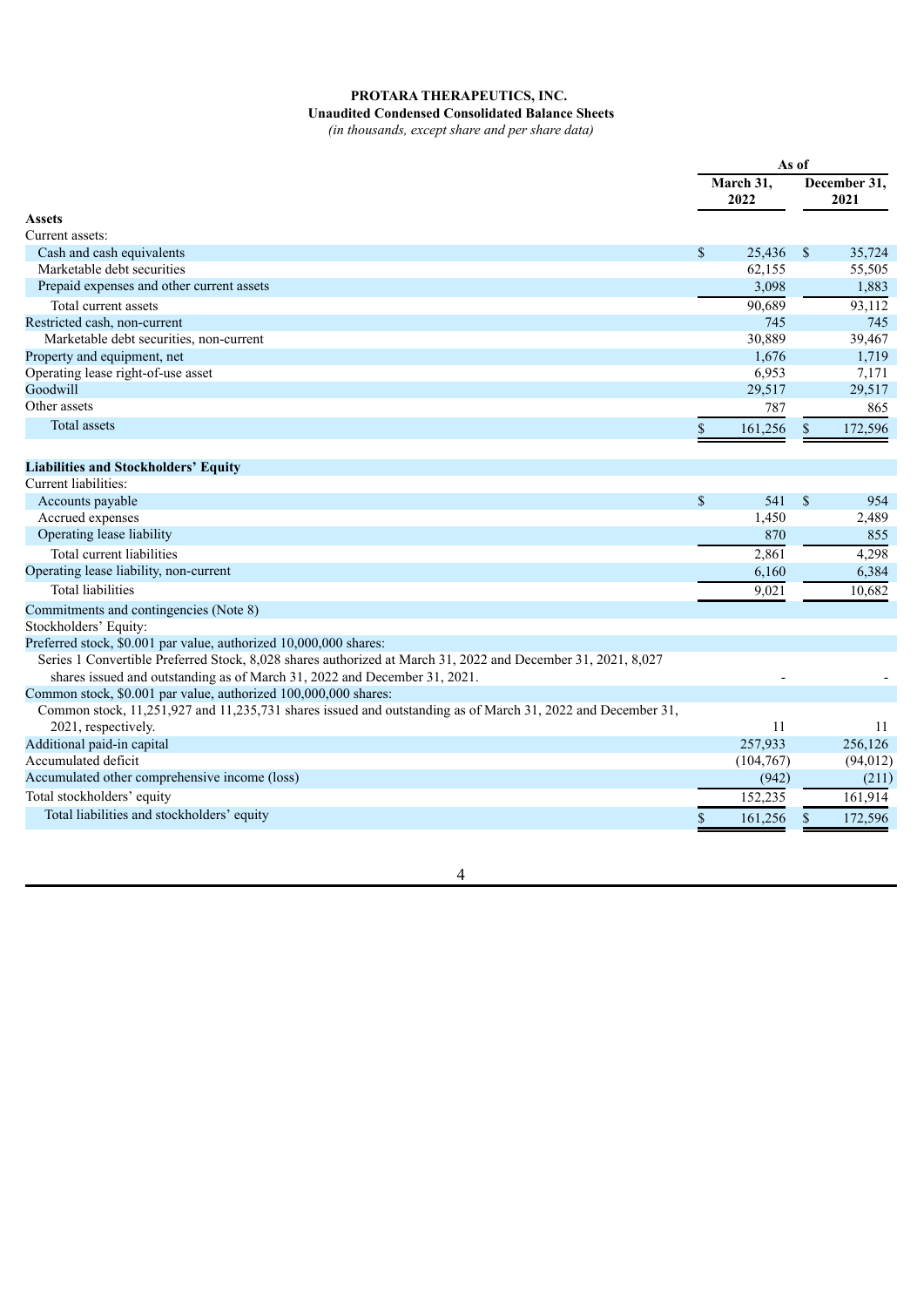# **PROTARA THERAPEUTICS, INC.**

#### **Unaudited Condensed Consolidated Statements of Operations and Comprehensive Loss**

*(in thousands, except share and per share data)*

|                                                                           |                       | <b>For the Three Months Ended</b><br>March 31, |  |  |
|---------------------------------------------------------------------------|-----------------------|------------------------------------------------|--|--|
|                                                                           | 2022                  | 2021                                           |  |  |
| Operating expenses:                                                       |                       |                                                |  |  |
| Research and development                                                  | $\mathbb{S}$<br>5,269 | <sup>\$</sup><br>7,040                         |  |  |
| General and administrative                                                | 5,605                 | 6,540                                          |  |  |
| Total operating expenses                                                  | 10,874                | 13,580                                         |  |  |
| Loss from operations                                                      | (10, 874)             | (13, 580)                                      |  |  |
|                                                                           |                       |                                                |  |  |
| Other income (expense), net:                                              |                       |                                                |  |  |
| Interest and investment income                                            | 119                   | 115                                            |  |  |
| Other income (expense), net                                               | 119                   | 115                                            |  |  |
| Net loss                                                                  | (10, 755)             | (13, 465)                                      |  |  |
|                                                                           |                       |                                                |  |  |
| Net loss per share attributable to common stockholders, basic and diluted | $(0.96)$ \$           | (1.20)                                         |  |  |
| Weighted-average shares outstanding, basic and diluted                    | 11,250,127            | 11,226,929                                     |  |  |
| Other comprehensive income (loss):                                        |                       |                                                |  |  |
| Net unrealized (loss) gain on marketable debt securities                  | (731)                 | (164)                                          |  |  |
| Other comprehensive income (loss)                                         | (731)                 | (164)                                          |  |  |
| Comprehensive Loss                                                        | (11, 486)             | (13,629)                                       |  |  |